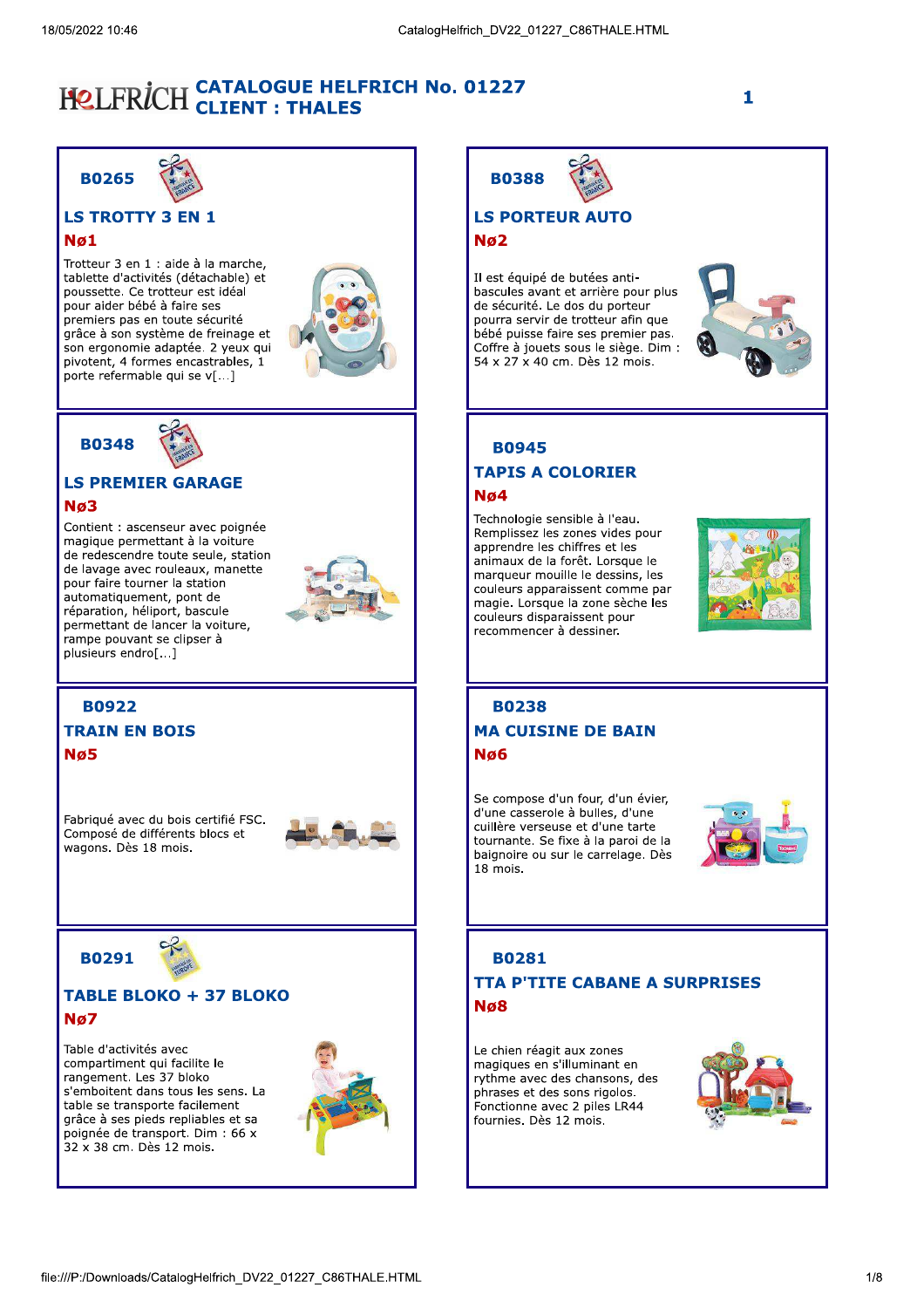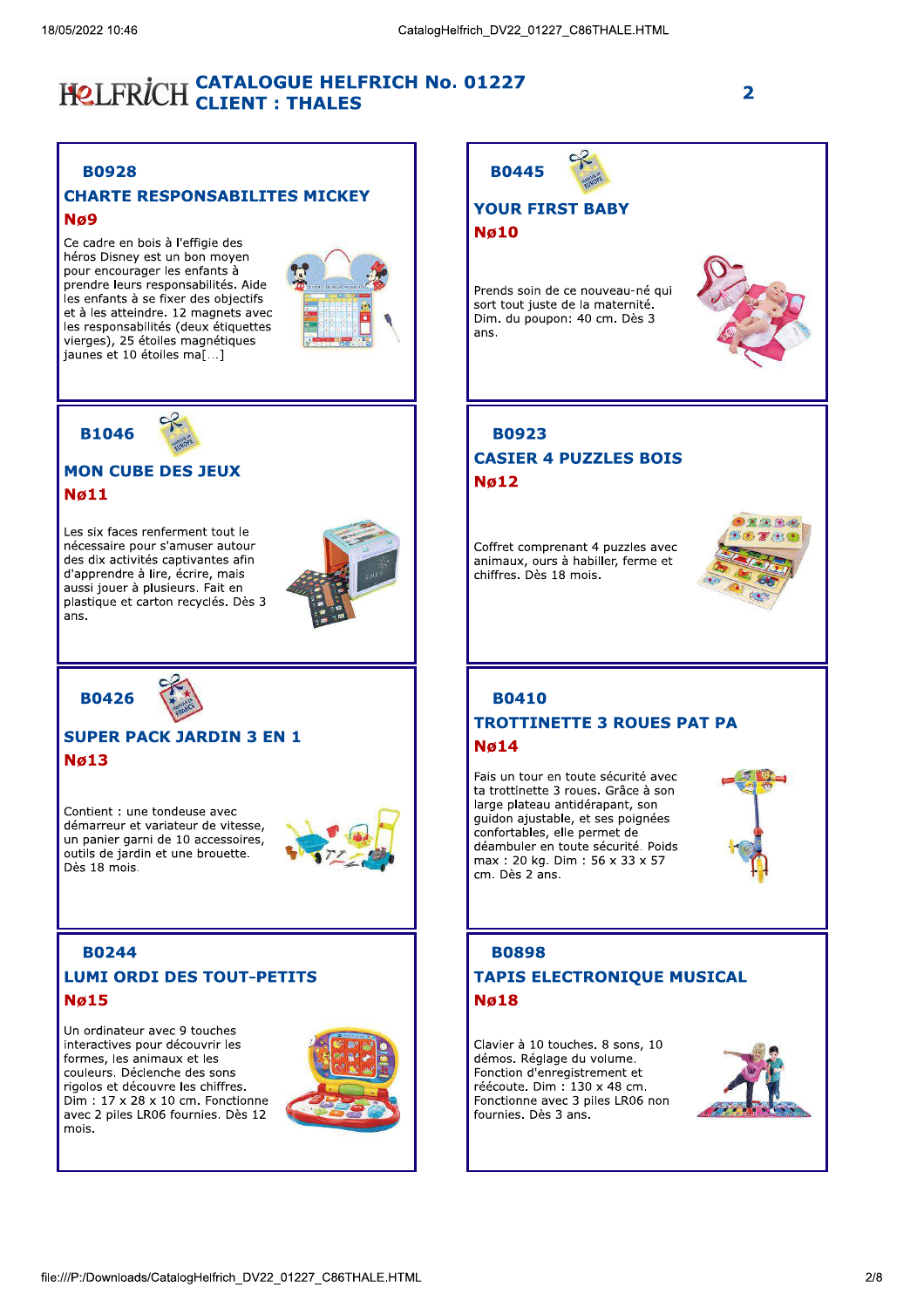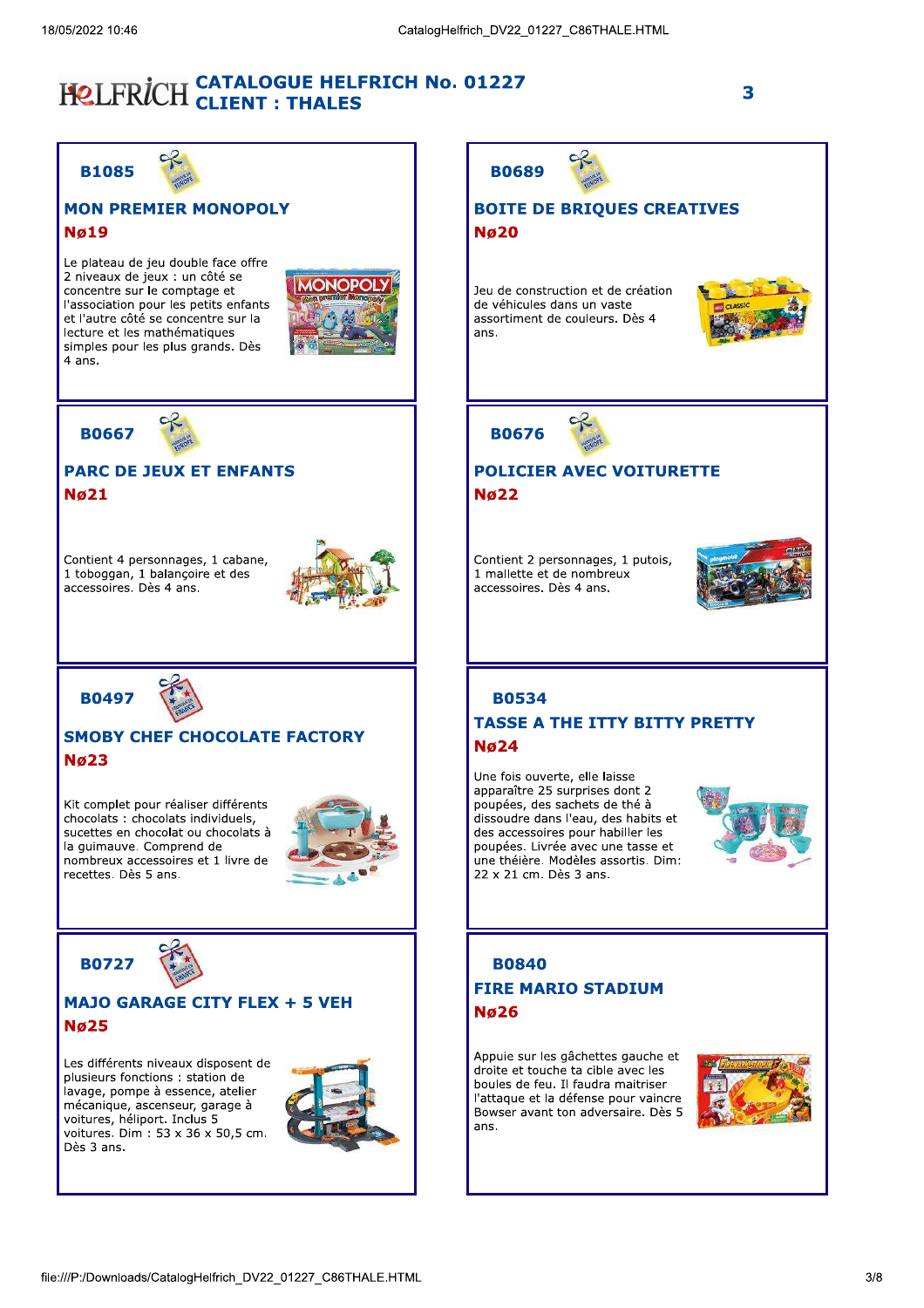4

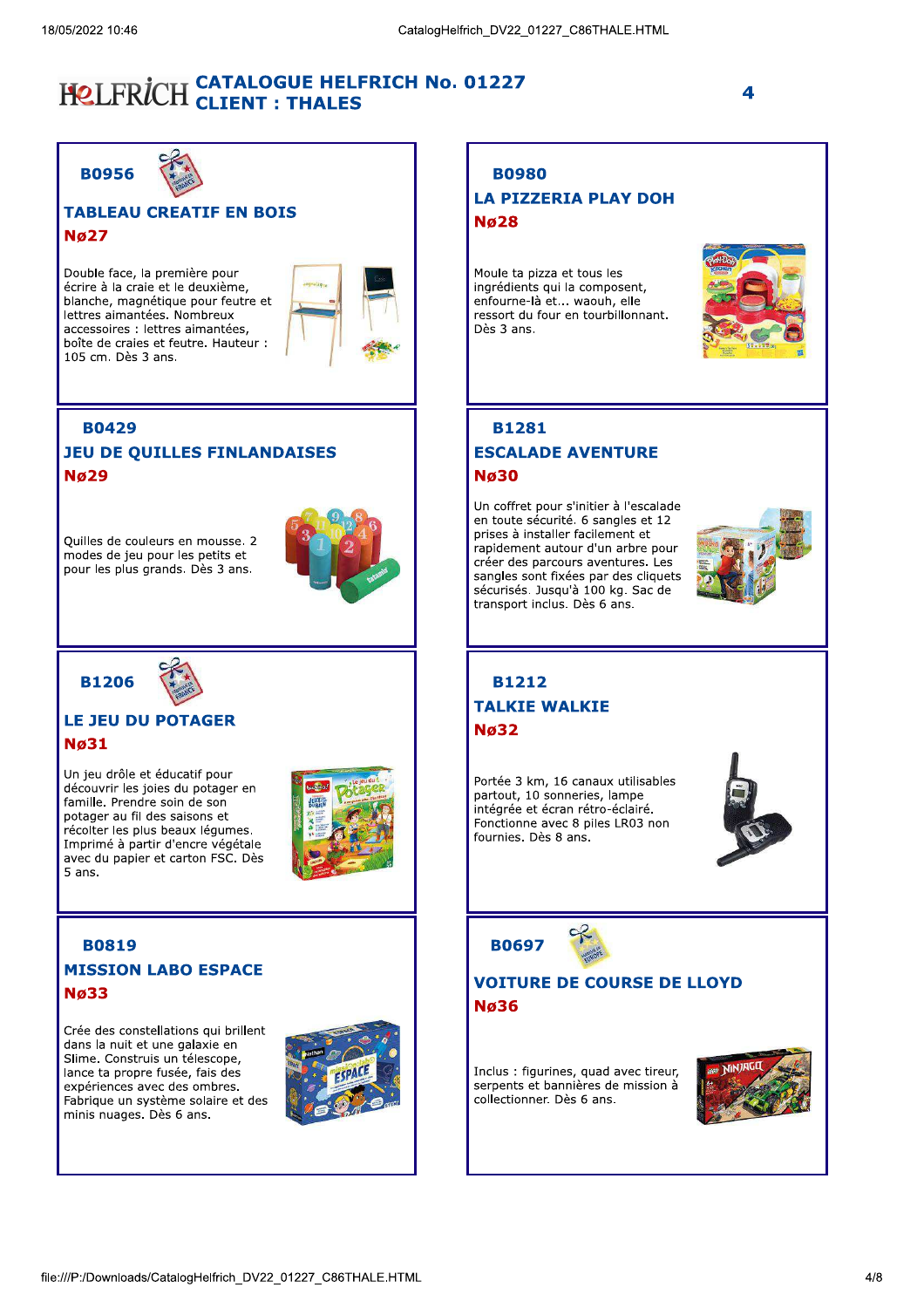

#### **LE GRAND JEU DEFIS NATURE**

#### **N**<sub>6</sub>37

Partez à la rencontre de l'extraordinaire richesse de la faune de notre planète : des animaux parfois répandus, parfois menacés mais toujours surprenants. Misez sur leurs points forts et défiez vos adversaires dans des batailles endiablées, o- seuls les plus rapides et les plus malins remporter[...]



#### **B1020**

#### **COFFRET PEINTURE EFFET MARBRE Nø39**

Contient : 8 pièces de peinture marbling, 2 pièces de carraghenane, 6 papiers, 1 cuillère, 1 compte-gouttes, 2 bâtons plastique, 1 pinceau, 8 pinces, 1 corde et une notice d'instruction.



#### **B1525 REVEIL CUBE PROJECTEUR Nø41**

Réveil au design original. Affichage LCD Blanc, grands chiffres (3 cm), intensité réglable. Possibilité de projection de l'heure au plafond angle ajustable suivant la position donnée au réveil (à plat ou incliné) et réversible. Double alarme, choix de 3 mélodies enregistrées, volume réglable. [...]



#### **B1757 HARRY POTTER VALISE PAPETERIE Nø43**

Tout le nécessaire pour dessiner ses héros préférés, créer et se plonger dans l'univers magique d'Harry Potter. Une très belle valisette avec 2 tiroirs, facile à emporter partout. Dim : 38 x 25 x 8 cm. Dès 6 ans.



 $_{\rm c}$ **B1226** 

#### **LES GRANDES SCIENTIFIQUES Nø38**

· travers l'histoire de grandes scientifiques, les petites filles réaliseront que la science n'est pas qu'une affaire de garçons et elles découvriront ce qui les a rendues célèbres en science. Le coffret contient une centrifugeuse, divers outils pour réaliser des expériences de chimie et de bio[...]



#### **B1265**

#### **TROTTINETTE PLIABLE BLEUE Nø40**

Mécanisme de pliage sécurisé, roulement à billes ABEC 5, frein arrière au pied, hauteur ajustable, plateau polypropylène ergonomique haute résistance et anti dérapant, poignées anti pincement. Poids max: 50 kg. Dim : 66 x 32 x 77 cm. Dès 5 ans.



#### **B1386 SAC A DOS + TROUSSE NIKE**  $Nq42$

Sac à dos avec grand compartiment zippé, poche avant zippée, bretelles matelassées réglables, poche filet sur le côté, H. 43 cm. Livré avec une trousse zippée assortie. Polyester noir.



### **B1746**

#### **CASOUE SANS FIL HARRY POTTER Nø44**

Casque stéréo, compatible Bluetooth 5.0. Arceau pliable et réglable. Panneau avec boutons de fonction. HP diam. 4 cm. Micro intégré pour la prise d'appel en mains-libres. Batterie rechargeable par câble USB inclus, 500 mAh, autonomie jusqu'à 8 H de lecture de musique et 18 H de veille.

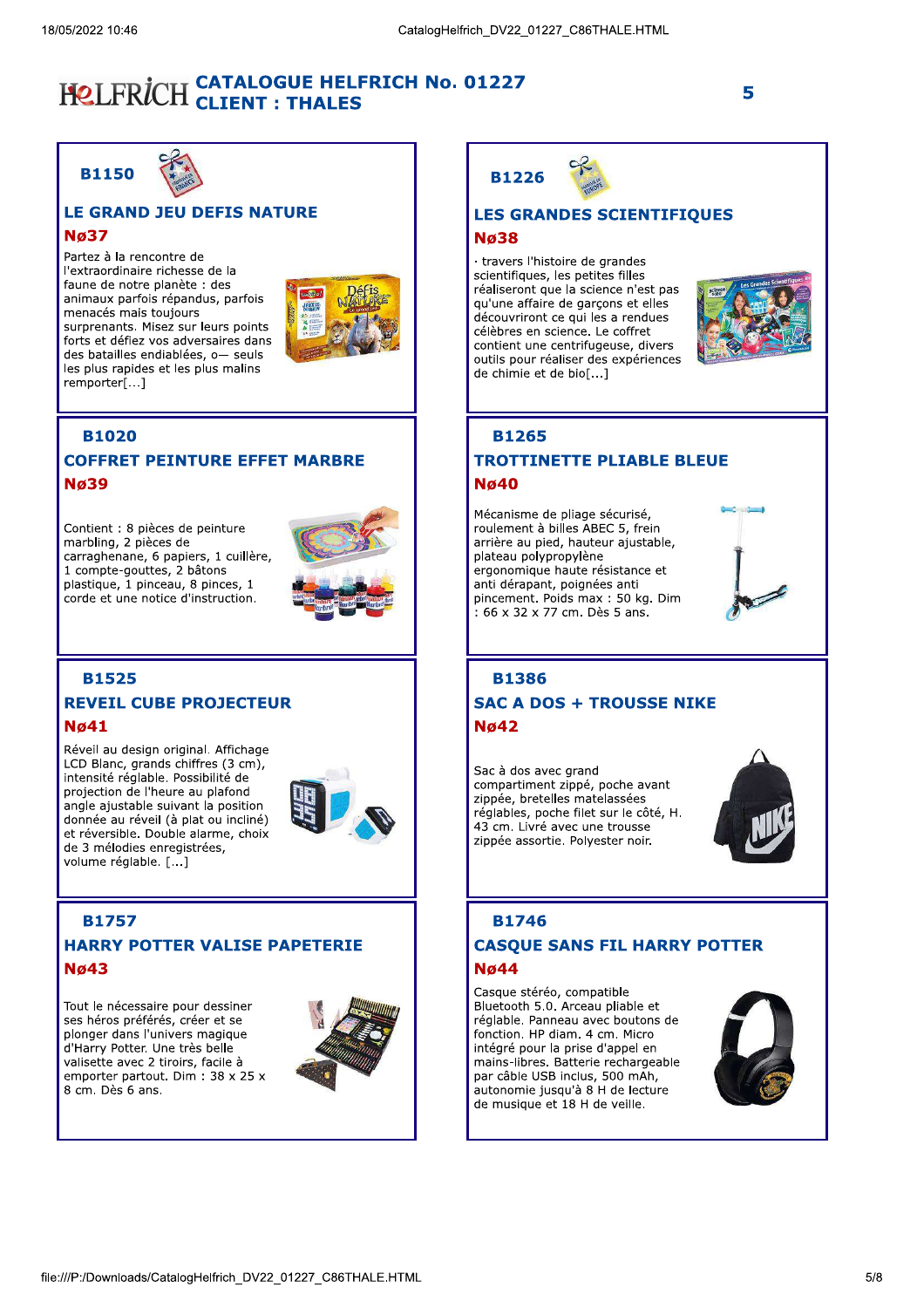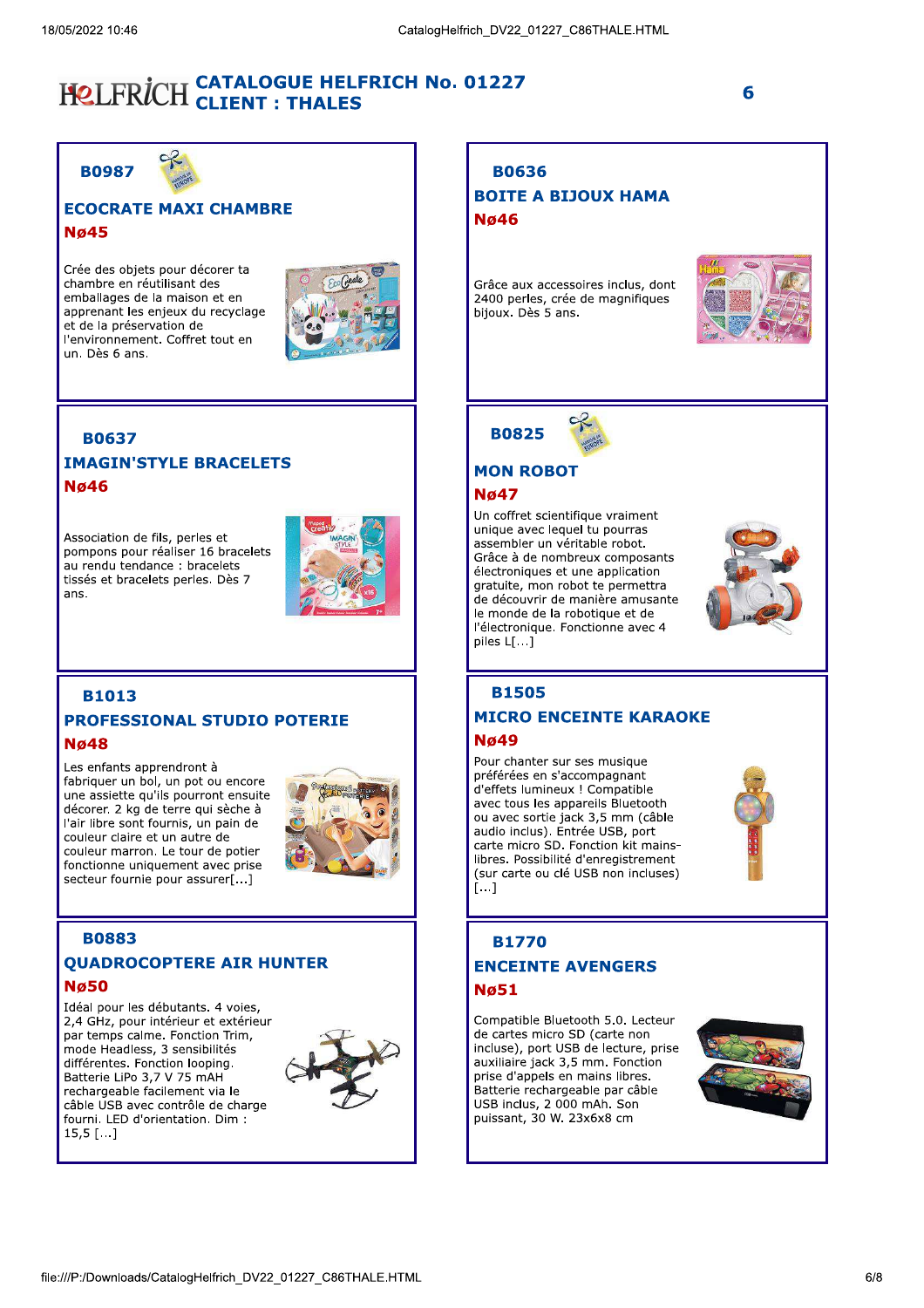#### **B1626**

#### **CAMERA SPORT HD WI-FI FINESHOT Nø54**

Ecran 2 pouces. Résolution vidéo max 1080P, 12 MP max en photo. Connexion Wifi pour contrôle et réglage depuis un Smartphone Android ou IOS (Smartphone non inclus). Angle 120°. Lecteur carte micro SD max 32 Giga (non incluse). Batterie rechargeable intégrée (câble USB inclus). Livrée avec caiss[1]



#### **B4074**

#### **KIT VLOGGER**

#### **N**ø56

Trépied, micro et flash pour Smartphone (non inclus). Le trépied peut servir également de perche selfie. Trépied pliable, support rotatif. Support Smartphone ajustable de 3,5 à 6,8 cm. Lumière LED blanche, 10 niveaux de luminosité. Micro avec câble jack 3,5 mm. Long. câble 50 cm. Télécommande s[...]



#### **B1385**

#### **SAC DE SPORT NIKE 60 L Nø58**

Grand compartiment avec ouverture zippée sur le dessus, 2 poches zippées latérales, 1 poche filet latérale, 1 poche zippée. Fond renforcé. Bandoulière réglable. Toile 100% polyester. Contenance 60 L. 60x30x31 cm.



#### **B4972**

#### **MONTRE CONNECTEE BLAUPUNKT Nø60**

Mesure votre rythme cardiaque et votre température, recevez également vos notifications d'appels, messages, agendas. Elle dispose d'un mode multisport (vélo, course, marche) pour évaluer vos performances en fonction de vos activités. Compatible Bluetooth 4.0. Batterie rechargeable intégrée, tem[...]



#### **B4313**

#### **BARRE ABDOMINALE ET EXTENSEUR**

#### **N**a55

Pour faire des exercices d'aérobic une barre abdominale et un extenseur élastique. Faciles à transporter et à installer (aucun outil nécessaire). Faites de l'exercice n'importe o- dans votre maison, au bureau... Façonnez votre corps et pratiquez une grande variété d'exercices faciles : ahdominal 1



7

#### **B4974**

#### **CASQUE SANS FIL MOTOROLA**

#### **N**ø57

Compatible Bluetooth 5.0. Micro intégré pour la prise d'appels en mains libres. HP diam. 40 mm avec coussinets très doux pour les oreilles. Entièrement pliant pour le transporter facilement. Batterie rechargeable intégrée, autonomie 24 H en lecture. Compatible assistant Google ou Alexa. Livré  $a[...]$ 



### **B1387**

### **BESACE PEPE JEANS**

#### **Nø59**

Polyester uni avec grand logo brodé et badges cousus. Grand compartiment fermé par glissière avec poche spéciale ordinateur et poche zippée intérieures. Poche frontale zippée. Bandoulière réglable avec patte antiglisse. Bande à l'arrière permettant de l'adapter sur une canne de valise. 38x31x10 cm.



#### **B4262**

#### **LISSEUR BOUCLEUR LIVOO Nø61**

3 têtes interchangeables pour lisser ou boucler les cheveux. Lisseur plaque céramique 30x80 mm, avec bouton de blocage en position fermée. Boucleur long. 25 mm. Boucleur conique pour des boucles plus serrées. Température réglable. Prêt en 60 sec. Cordon rotatif. Livré avec pochette de transport[...]